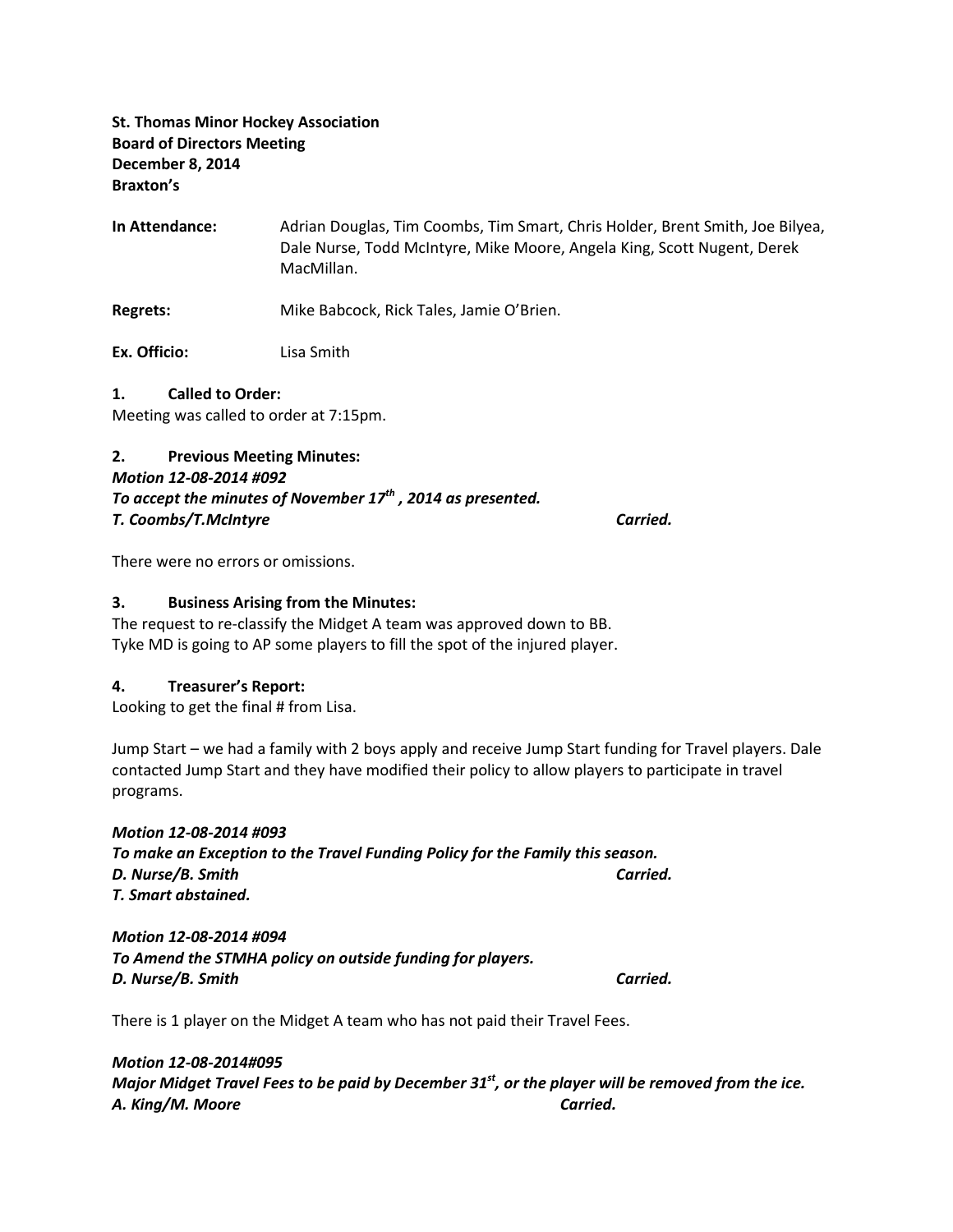### 5. Travel Report:

Recent Tournament Successes – Bantam & Minor Atom teams helped Canada to win the Nations Cup tournaments, Pee Wee won the Niagara Falls Festival of Lights Tournament, Minor Pee Wee lost the semi-final in a shoot-out in Guelph and won the Orillia Tournament.

Novice A – Joe and Brent were made aware of an incident between a Parent and Coach. The family and coaching staff met and have dealt with the issue as a team.

Pee Wee – there was a racial slur reported, not confirmed by and opposing team. The coach held a team meeting to address the issue and the team has signed new codes of conduct and the Alliance has been appraised of the steps taken.

Minor Pee Wee – Parents of a St. Thomas player had an incident in the stands where a racial comment was made both the centre involved and the Alliance were made aware of the incident. The Association met with the parent involved and an apology was issued. Neither parent attended the next game between the 2 teams.

Novice Select – a parent has decided to quit the team, he went to tryouts as a goalie. The coach spoke to the family about his skill level and that he would need work before getting in a game situation but it's not working out and the players feels bad about not getting the opportunity to play.

Alliance Report – the OHF Minor Council defeated the GTHL body checking motion for all levels below A. The Age Change motion presented to Hockey Canada has been tabled for further discussion.

OMHA/Shamrock Report – nothing to report the meeting was tonight.

## Motion 12-08-2014 #096

To accept the Travel Report as presented. T. Smart/D. Nurse Carried.

6. Disciplinary Committee: Nothing new to report.

## Motion 12-08-2014 #097 To accept the Disciplinary Committee Report: M. Moore/D. Nurse Carried.

### 7. House League Report:

Lisa will order T-shirts for the House League tournament. Kevin suggested a change for the Midget/Juvenile division, since attendance is always an issue, he would like to make up 2 teams and play a few games instead of running a full tournament schedule. Lisa will update the schedule.

### 8. Sponsorship Update:

We still have some fees to collect. Tim has contacted Bauer about potential sponsorship for the Tyke Tournament. Lisa received a call from the Centennial Sports Club, they had not received our request for sponsorship. A letter was dropped off and Tim will follow up with the Club.